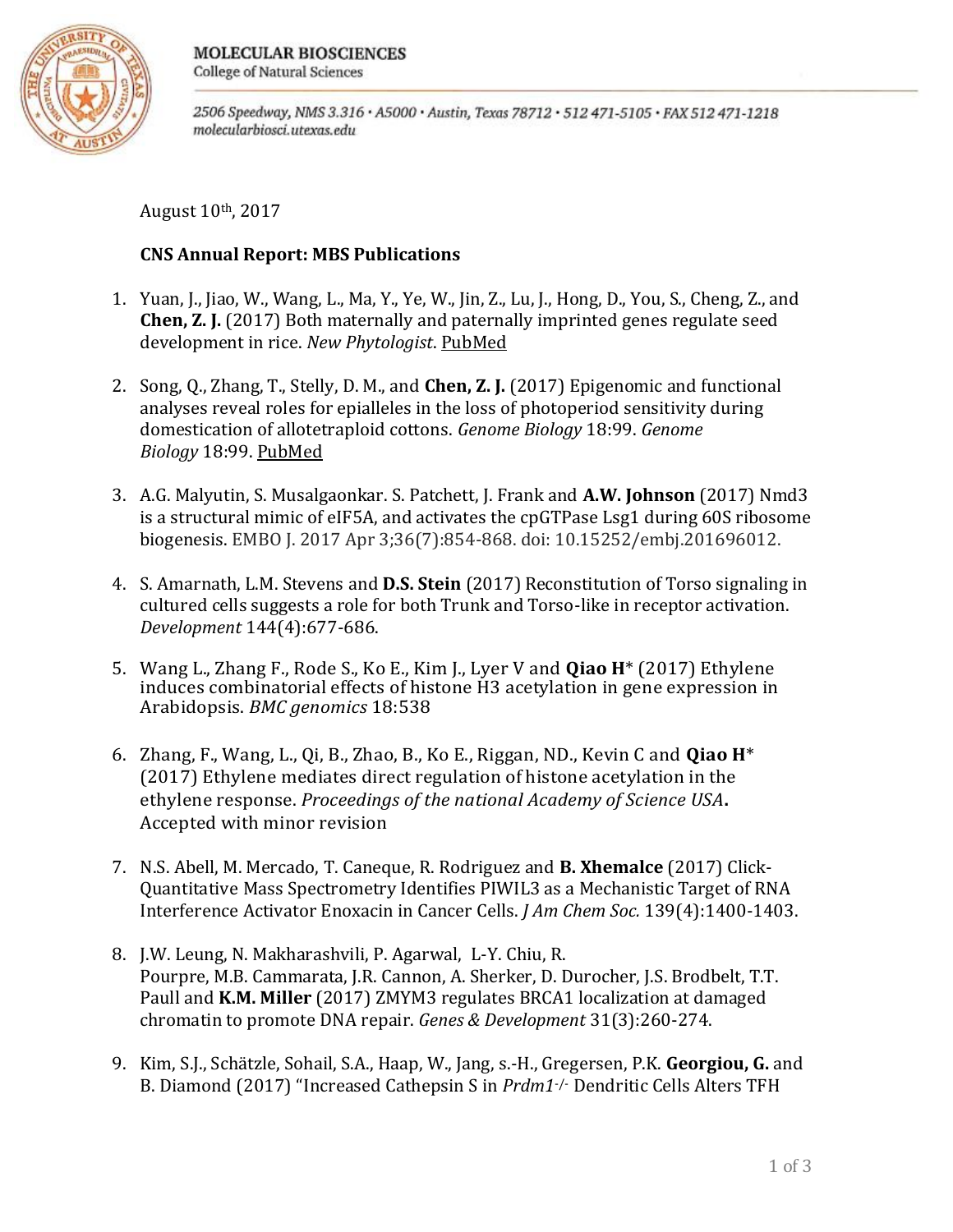Repertoire and Contributes to Lupus," *Nature Immunology* doi: [10.1038/ni.3793](https://doi.org/10.1038/ni.3793) [Epub ahead of print] PMID: 28692065.

- 10. Lee, C.-H., Romain, G., Yan, W., Watanabe, W., Charab, W., Todorova, B., Lee, Y., Triplett, K., Donkor, M., Lungu, O.I., Lux, A., Marshall, N., Lindorfer, M.A., Richard-Le Goff, O., Balbino, B., Kang, T.H., Tanno, H., Delidakis, G., Alford, C., Taylor, R.P., Nimmerjahn, F., Varadarajan, N., Bruhns, P. Zhang, Y.J. and **G. Georgiou** (2017) "IgG Fc Domains that Bind C1q but not Effector Fcγ Receptors Delineate the Significance of Complement-Dependent Cell-Mediated Cytotoxicity and Phagocytosis in Antibody Function" *Nature Immunology* doi: 10.1038/ni.3770. [Epub ahead of print] MID: 28604720
- 11. Williams, L.D., Ofek, G., Schatzle, S., McDaniel, J.R., Lu, X., Nicely, N.I., Wu, L., Lougheed, C.S., Bradley, T., Louder, M.K., McKee, K., Bailer, R.T., O'Dell, S., Georgiev, I.S., Seaman, M., Parks, R., Marshall, D., Anasti, K., Yang, G., Nie, X., Tumab, N., Wiehe, K., Wagh, K., Korber, B., Kepler, T., Alam, S.M., Morris, L., Kamanga, G., Choen, M.S., Bonsignori, M., Xia, S., Montefiori, D., Kelsoe, G., Gao, F., Mascola, J.R., Moody, M.A., Saunders, K.O., Liao, H., Tomaras, G.D., **Georgiou, G.** and B.F. Haynes (2017) "Potent and broad HIV-neutralizing antibodies in memory B cells and plasma", *Science Immunology* Vol. 2, Issue 7, doi: 10.1126/sciimmunol.aal2200
- 12. Cramer, S.L., Saha, A., Liu, J., Tadi, S., Tiziani, S., Yan, W., Triplett, K., Lamb, C., Alters, S.E., Rowlinson, S., Zhang, Y., Keating, M.J., Huang, P., DiGiovanni, J., **Georgiou, G**., and E. Stone (2017) "Systemic Depletion of Serum  $_{\text{L}}$ -Cyst(e)ine with an Engineering Human Enzyme Mediates Potent Induction of ROS Leading to Selective Cancer Ablation," *Nature Medicine 23:*120-127*,* doi: 10.1038/nm.4232 PMID: 27869804
- 13. Ko, D. K., Rohozinski, D., Song, Q., Taylor, S. H., Juenger, T. E., Harmon, F. G., **Chen, Z. J**. (2016) Temporal shift of circadian-mediated gene expression and carbon fixation contributes to biomass heterosis in maize hybrids. *PLoS Genetics* 12(7):e1006197. [PubMed.](http://www.ncbi.nlm.nih.gov/pubmed/27467757)
- 14. Lee, J., Boutz, D.R., Chromikova, V., Joyce, M.G., Vollmers, C., Leung, K., Horton, A.P., DeKosky, B.J., Lee, C.H., Lavinder, J.J., Murrin, E.M., Chrysostomou, C., Hoi, K.H., Tsybovsky, Y., Thomas, P.T., Druz, A., Zhang, B., Zhang, Y., Wang, L., Kong, W.P., Park, D., Popova, L.I., Dekker, C.L., Davis, M.M., Bloom, C.E., Ross, T.M., **Ellington, A.D**., Wilson, P.C., **Marcotte, E.M**., Mascola, J.R., Ippolito, G.C., Krammer, F., Quake, S.R., Kwong, P.D. and **Georgiou, G**. (2016) "Quantitative, Molecular-Level Analysis of the Serum Antibody Repertoire Reveals Unanticipated Features of the Response to Influenza Vaccine," *Nature Medicine* 22**:**1456-64 PMID: 27820605
- 15. J Xia, L.T. Chen, Q. Mei. C.H. Ma, J.A. Halliday, H.Y. Lin, D. Magnan, J.P. Pribis, D. M., Fitzgerald, H.M. Hamilton, M. Richters, R.B. Nehring, X. Shen, L. Li, D. Bates, P.J. Hastings, C. Herman, **M. Jayaram** and S.M. Rosenberg (2016) Holliday junction trap shows how cells use recombination and a junction guardian role of RecQ helicase. *Sci Adv* 18;2(11):e1601605.